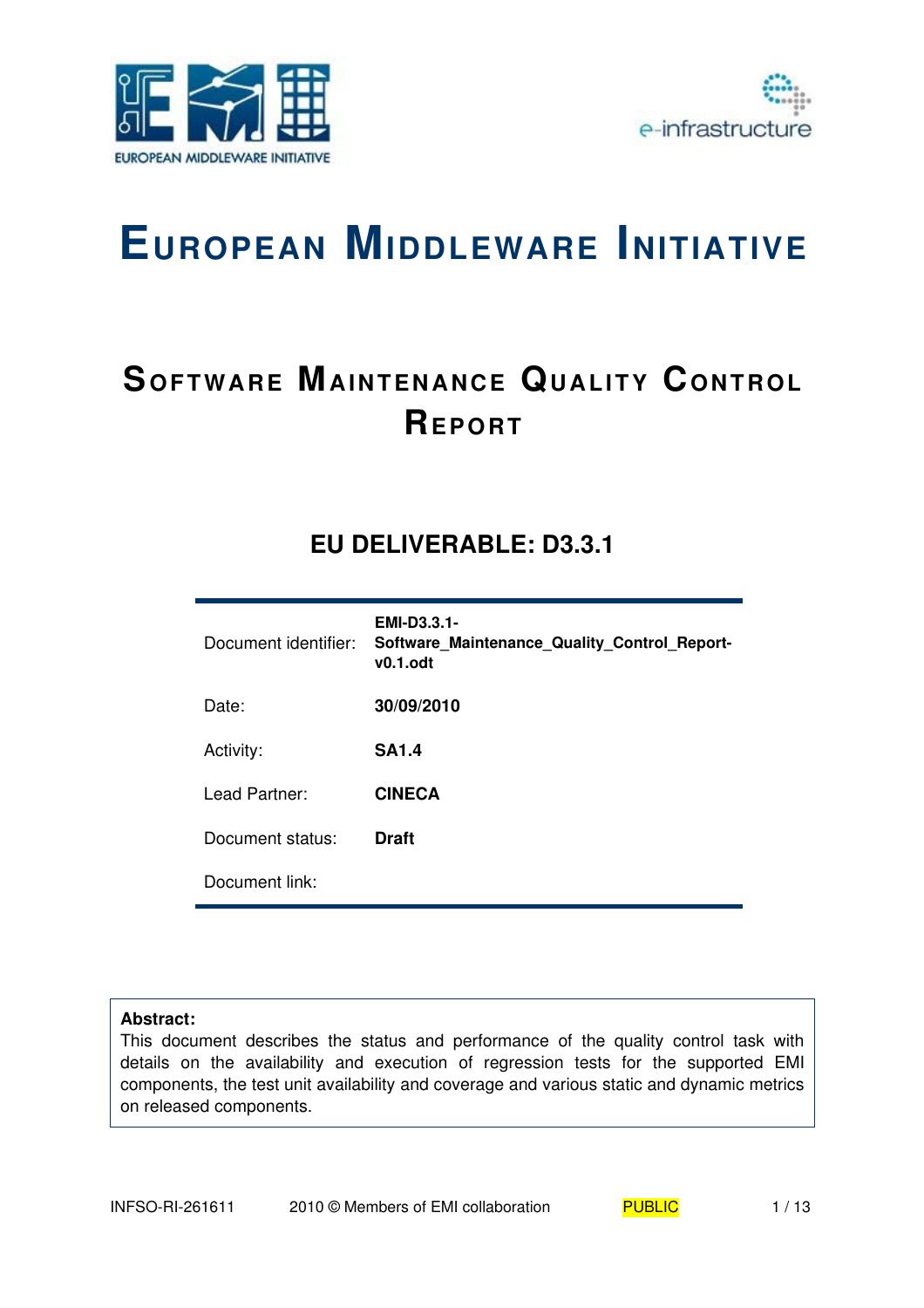

#### **Copyright notice:**

Copyright (c) Members of the EMI Collaboration. 2010.

See http://www.eu-emi.eu/about/Partners/ for details on the copyright holders.

EMI ("European Middleware Initiative") is a project partially funded by the European Commission. For more information on the project, its partners and contributors please see http://www.eu-emi.eu.

This document is released under the Open Access license. You are permitted to copy and distribute verbatim copies of this document containing this copyright notice, but modifying this document is not allowed. You are permitted to copy this document in whole or in part into other documents if you attach the following reference to the copied elements: "Copyright (C) 2010. Members of the EMI Collaboration. http://www.euemi.eu ".

The information contained in this document represents the views of EMI as of the date they are published. EMI does not guarantee that any information contained herein is error-free, or up to date.

EMI MAKES NO WARRANTIES, EXPRESS, IMPLIED, OR STATUTORY, BY PUBLISHING THIS DOCUMENT.

EMI RI-261611 © Members of the EMI collaboration PUBLIC 2/13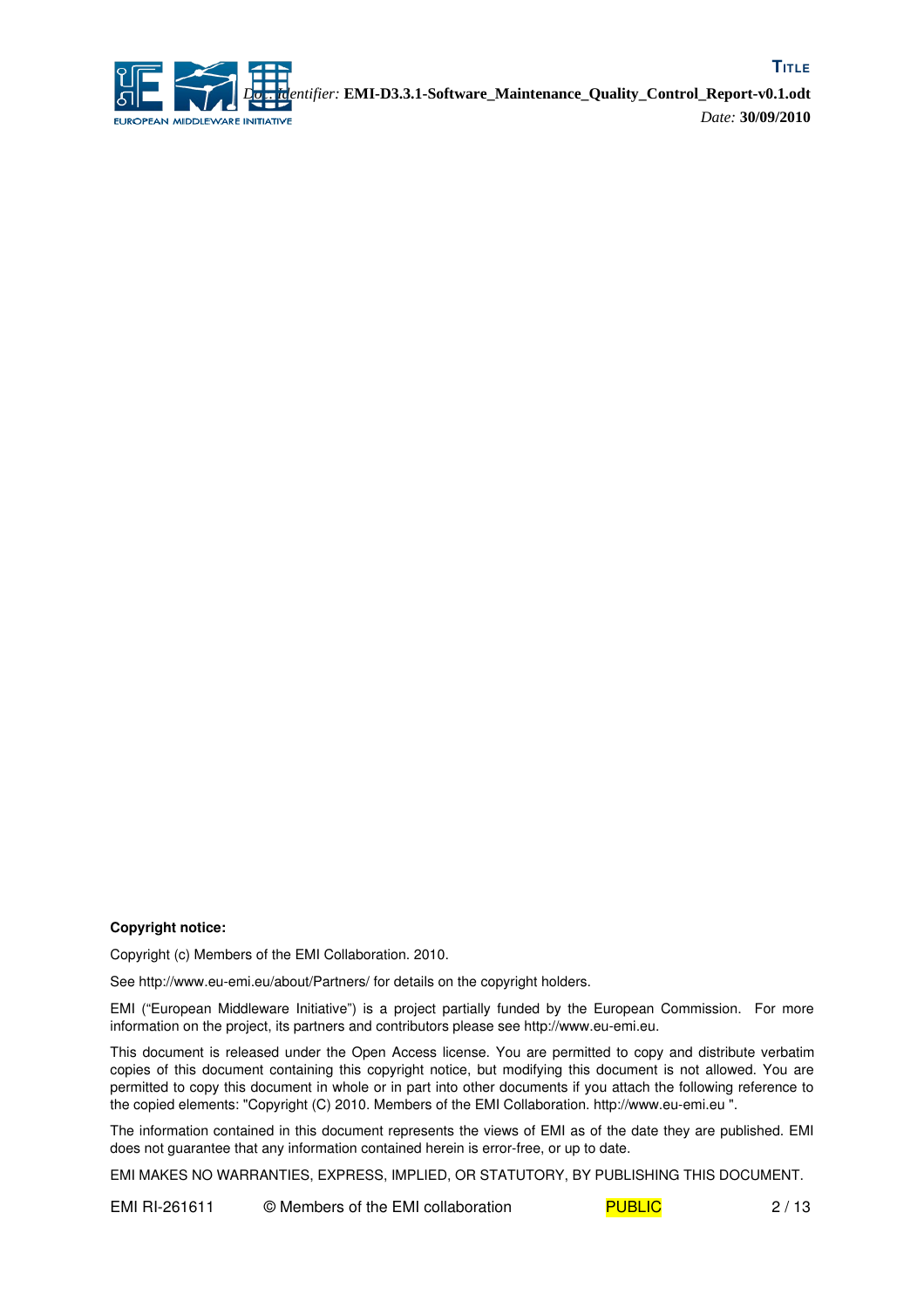

## **Delivery Slip**

|                    | <b>Name</b>      | Partner /<br><b>Activity</b> | <b>Date</b> | <b>Signature</b> |
|--------------------|------------------|------------------------------|-------------|------------------|
| <b>From</b>        | Giuseppe Fiameni | CINECA/SA1.4                 | 09/24/2010  |                  |
| <b>Reviewed by</b> |                  |                              |             |                  |
| <b>Approved by</b> |                  |                              |             |                  |

## **Document Log**

| <b>Issue</b> | <b>Date</b> | <b>Comment</b> | <b>Author / Partner</b>    |
|--------------|-------------|----------------|----------------------------|
|              | 09/24/2010  | First draft    | Giuseppe<br>Fiameni/CINECA |
| $\gamma$     |             |                |                            |
|              |             |                |                            |

## **Document Change Record**

| <b>Issue</b> | Item | <b>Reason for Change</b> |
|--------------|------|--------------------------|
|              |      |                          |
| 2            |      |                          |
| 3            |      |                          |
|              |      |                          |
|              |      |                          |
|              |      |                          |
|              |      |                          |
|              |      |                          |
|              |      |                          |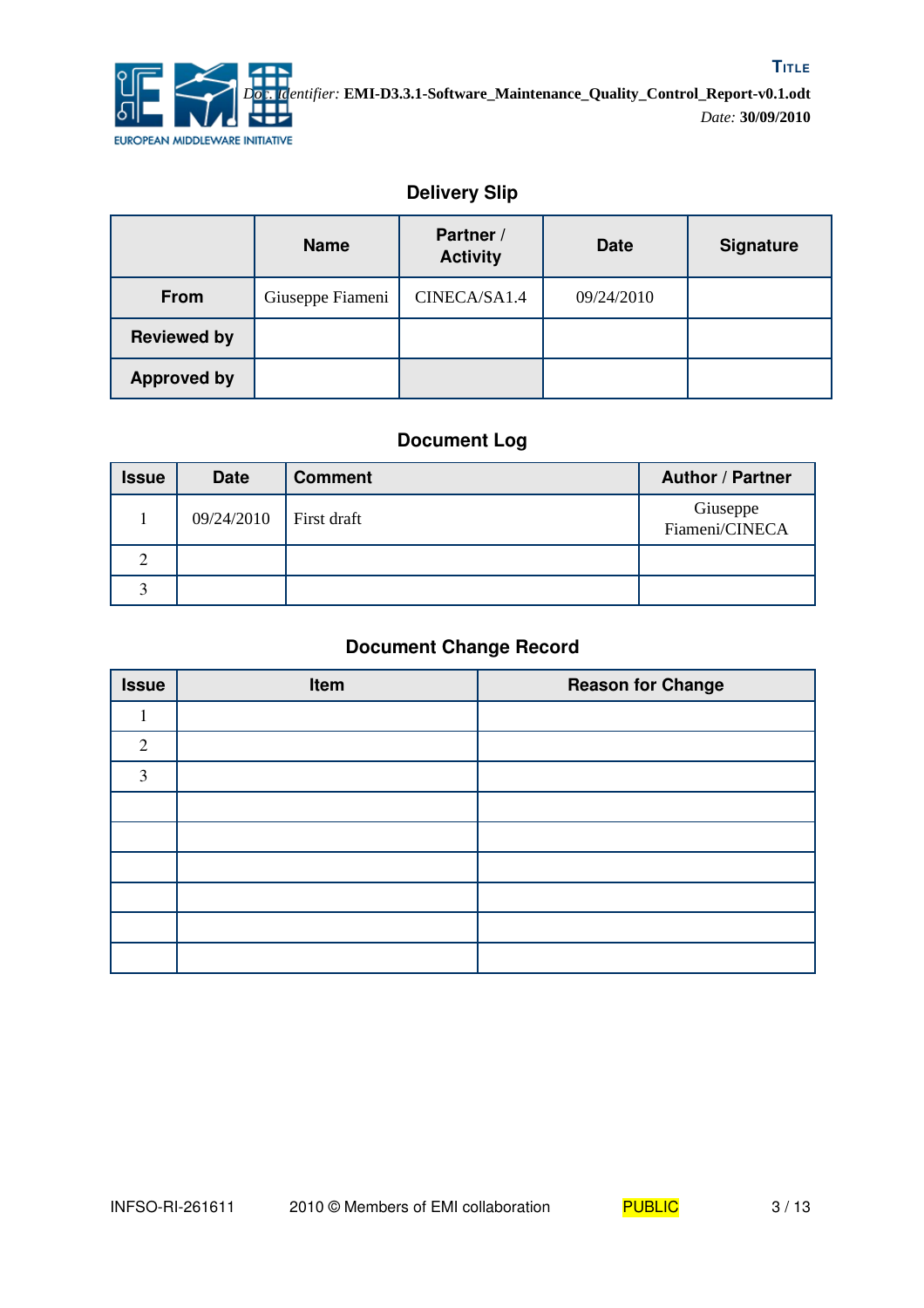

#### **TABLE OF CONTENTS**

# **Table of Contents**

|                 | Check lists 10                      |               |      |
|-----------------|-------------------------------------|---------------|------|
|                 |                                     |               |      |
|                 |                                     |               |      |
|                 |                                     |               |      |
|                 |                                     |               |      |
|                 |                                     |               |      |
|                 |                                     |               |      |
|                 |                                     |               |      |
|                 |                                     |               |      |
|                 |                                     |               |      |
|                 |                                     |               |      |
|                 |                                     |               |      |
|                 |                                     |               |      |
|                 |                                     |               |      |
|                 |                                     |               |      |
|                 |                                     |               |      |
|                 |                                     |               |      |
|                 |                                     |               |      |
|                 |                                     |               |      |
|                 |                                     |               |      |
| INFSO-RI-261611 | 2010 © Members of EMI collaboration | <b>PUBLIC</b> | 4/13 |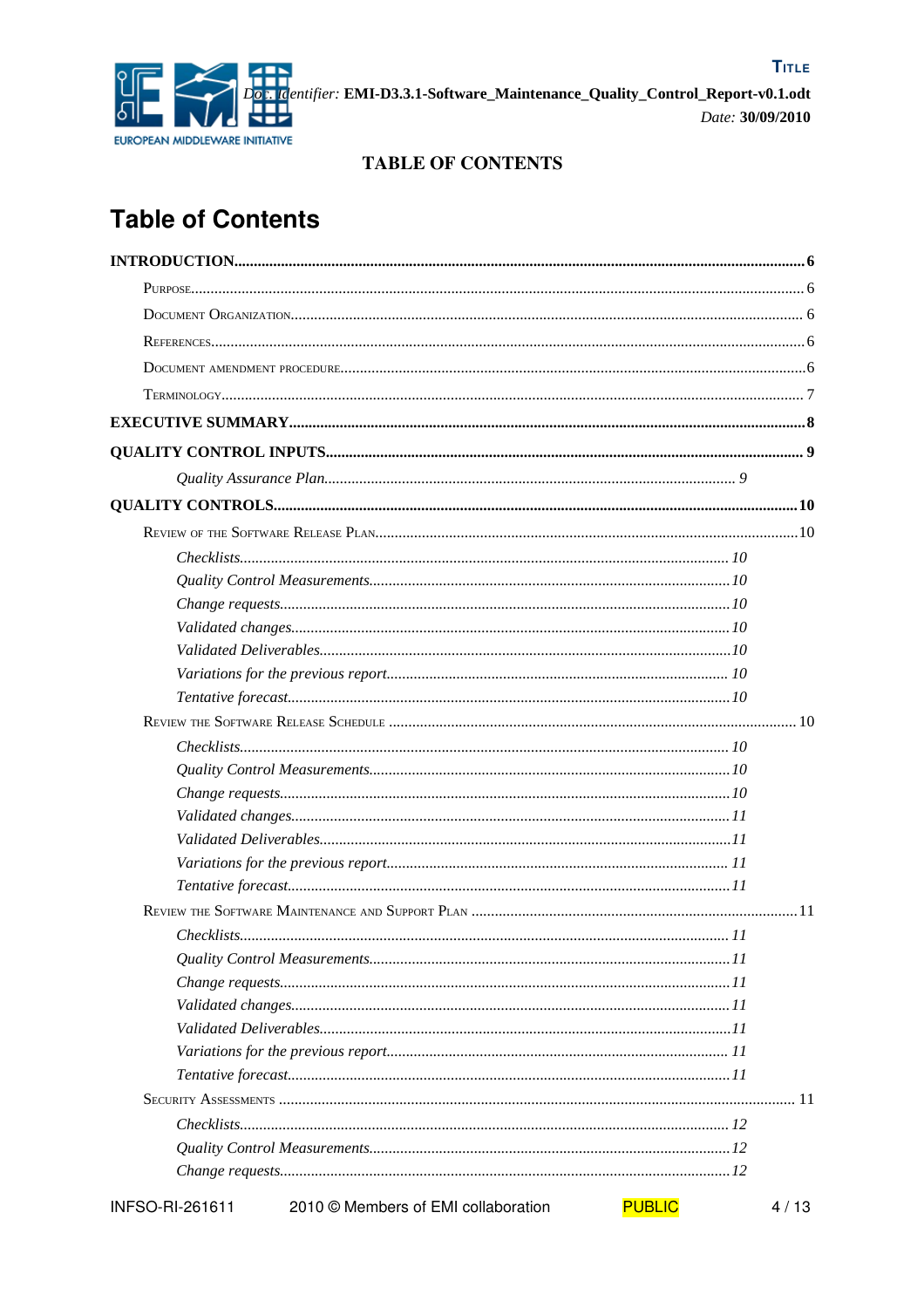#### **TITLE**



## 2. Identifier: EMI-D3.3.1-Software\_Maintenance\_Quality\_Control\_Report-v0.1.odt

| Date: 30/09/2010 |  |
|------------------|--|

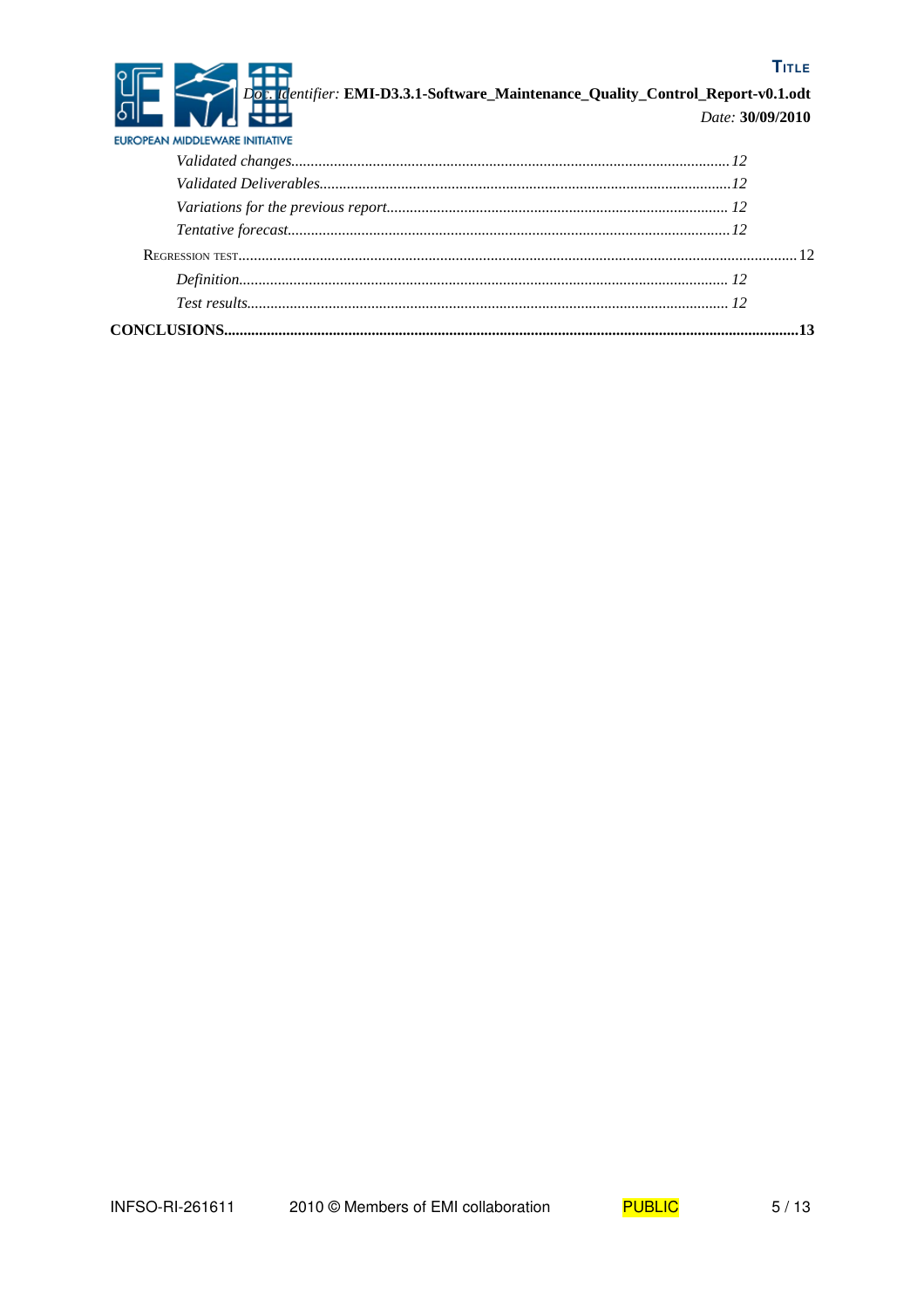

## **1. INTRODUCTION**

#### **1.1. PURPOSE**

The Software Maintenance and Quality Control reports should summarize the results of the Software Release Plan Review, Software Release Schedule Review and Software Maintenance and Support Plan Review. It should also contain details on availability and execution of regression tests for the supported EMI components and various metrics on released components.

#### **1.2. DOCUMENT ORGANIZATION**

#### **1.3. REFERENCES**

| R1             | <b>Quality Assurance Plan</b>       |
|----------------|-------------------------------------|
| R <sub>2</sub> | Software Developments Plan          |
| R3             | <b>Quality Assurance Metrics</b>    |
| R <sub>4</sub> | <b>Quality Assurance Guidelines</b> |
| R5             |                                     |
| <b>R6</b>      |                                     |
|                |                                     |
|                |                                     |

#### **DOCUMENT AMENDMENT PROCEDURE**

*<The text can be adapted if needed in case the deliverable needs special amendment procedures. Otherwise leave it as it is.>*

This document can be amended by the authors further to any feedback from other teams or people. Minor changes, such as spelling corrections, content formatting or minor text re-organisation not affecting the content and meaning of the document can be applied by the authors without peer review. Other changes must be submitted to peer review and to the EMI PEB for approval.

When the document is modified for any reason, its version number shall be incremented accordingly. The document version number shall follow the standard EMI conventions for document versioning. The document shall be maintained in the CERN CDS repository and be made accessible through the OpenAIRE portal.

To be adapted in accordance to the procedure defined in the Quality Assurance Plan.

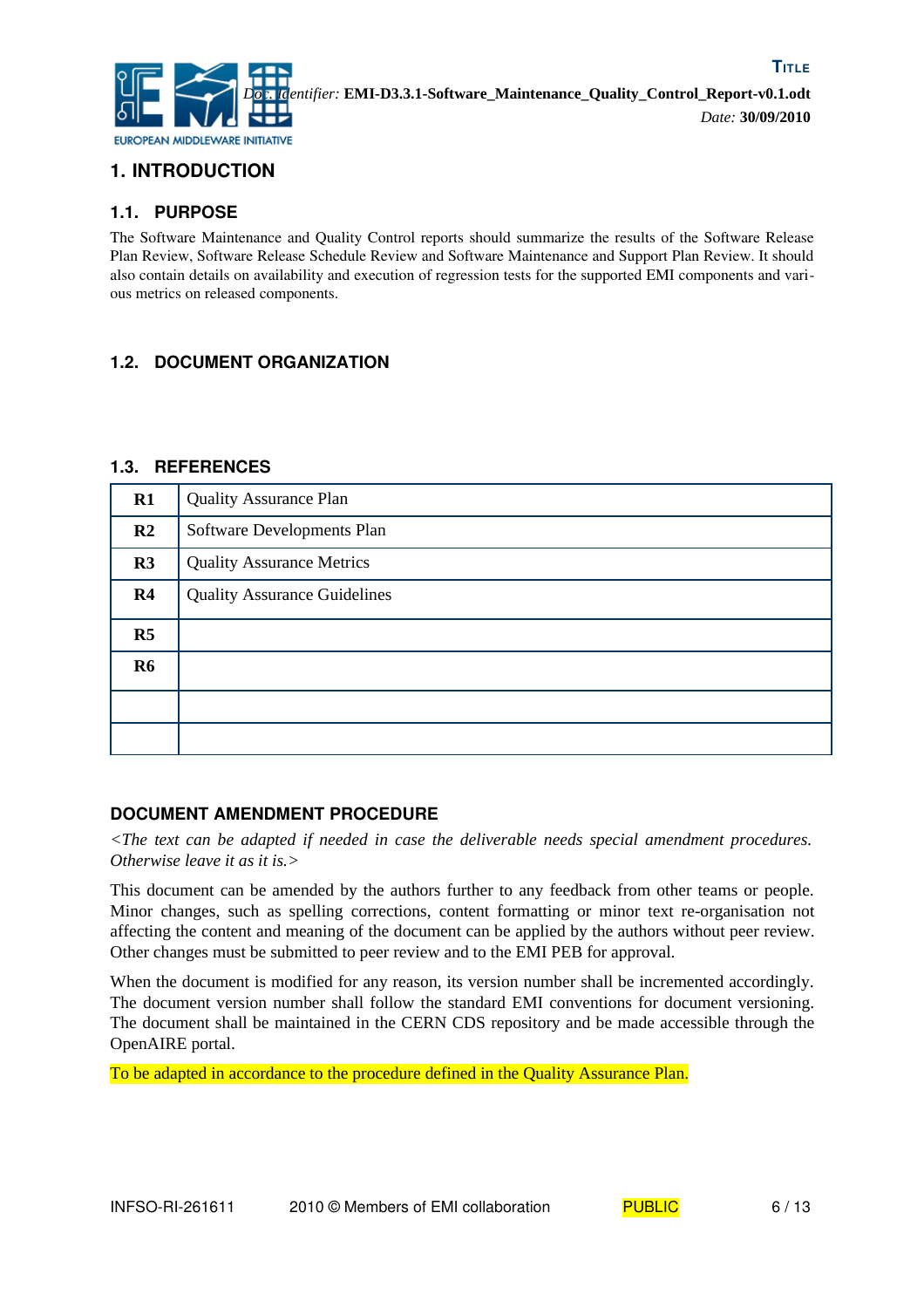

EUROPEAN MIDDLEWARE INITIATIVE

#### **1.4. TERMINOLOGY**

| $\langle$ XYZ> $\rangle$ <description and="" if="" needed="" references=""></description> |
|-------------------------------------------------------------------------------------------|
|                                                                                           |
|                                                                                           |
|                                                                                           |
|                                                                                           |
|                                                                                           |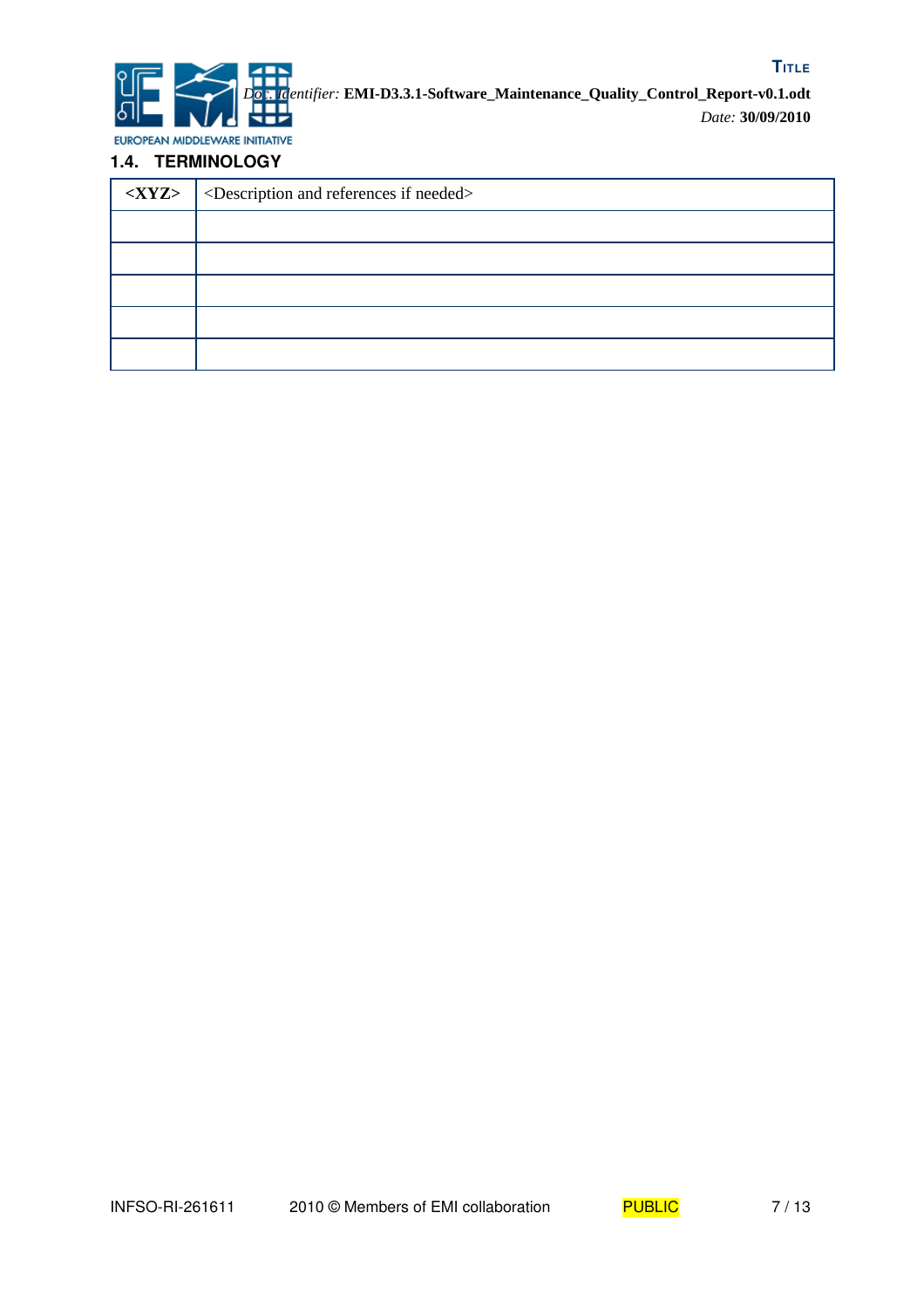

**2. EXECUTIVE SUMMARY**

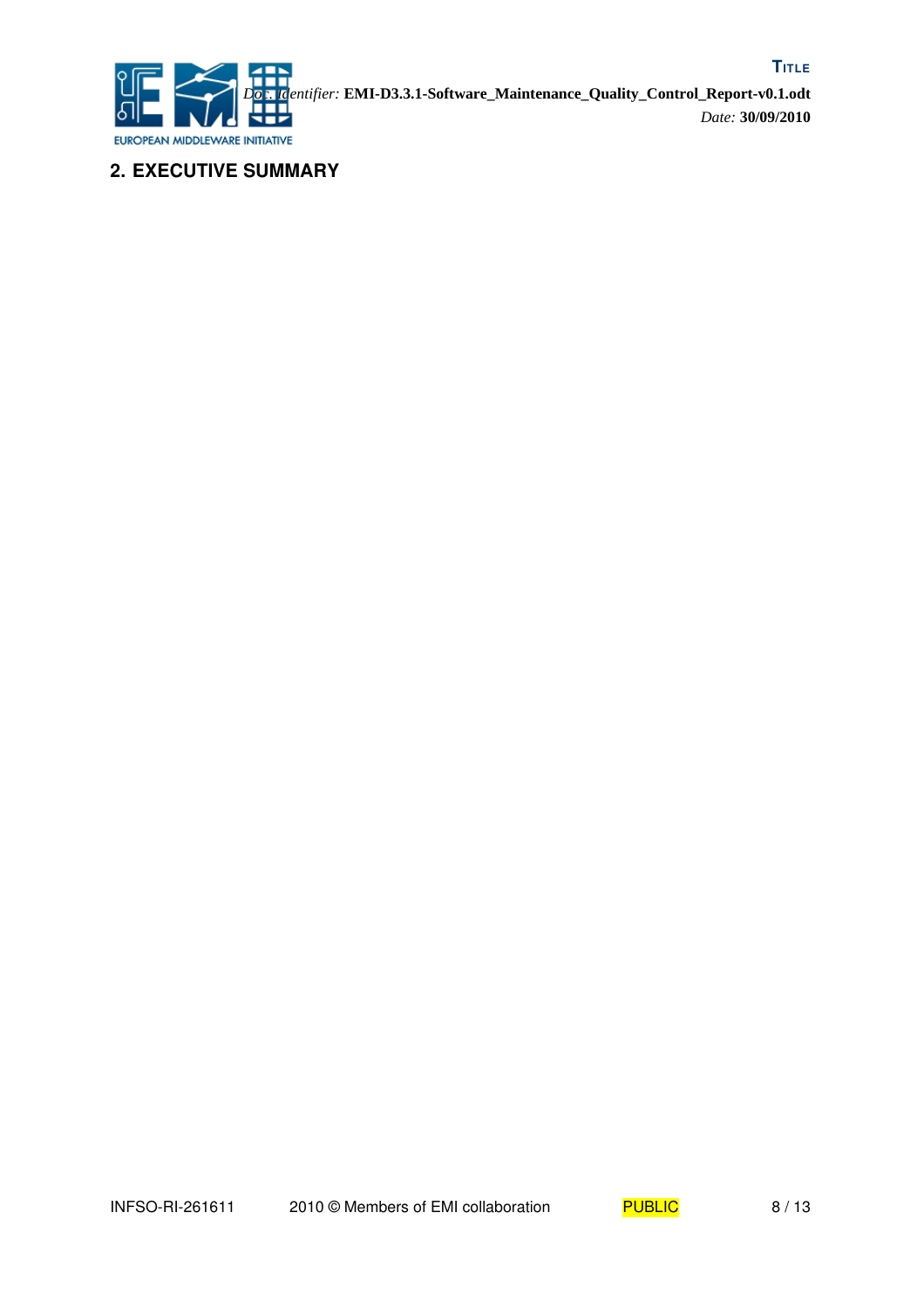

## **3. QUALITY CONTROL INPUTS**

*This paragraph presents the organization of the quality control activity and the list of the documents or deliverables that it receives as input.*

## **3.1.1 Quality Assurance Plan**

#### **Quality Checklists**

*A checklist is a structured tool used to verify that a set of required steps has been performed.* 

*This sub-paragraph includes the checklist descriptions which have been defined into the Quality Assurance Plan.*

#### **Quality Metrics**

*A quality metric is an operational definition that describes, in very specific terms, a project or product attribute and how the quality control process will measure it.*

*This sub-paragraph includes the metrics which have been defined within the Quality Assurance Plan for the SA1 Quality Controls.*

#### **Approved change requests**

*This sub-paragraph includes all the changes, if any, that have been approved, or not, during the revision of the last quality control report. Approved change requests can include modifications to the work methods or to the schedule. The implementation of approved changes needs to be verified.*

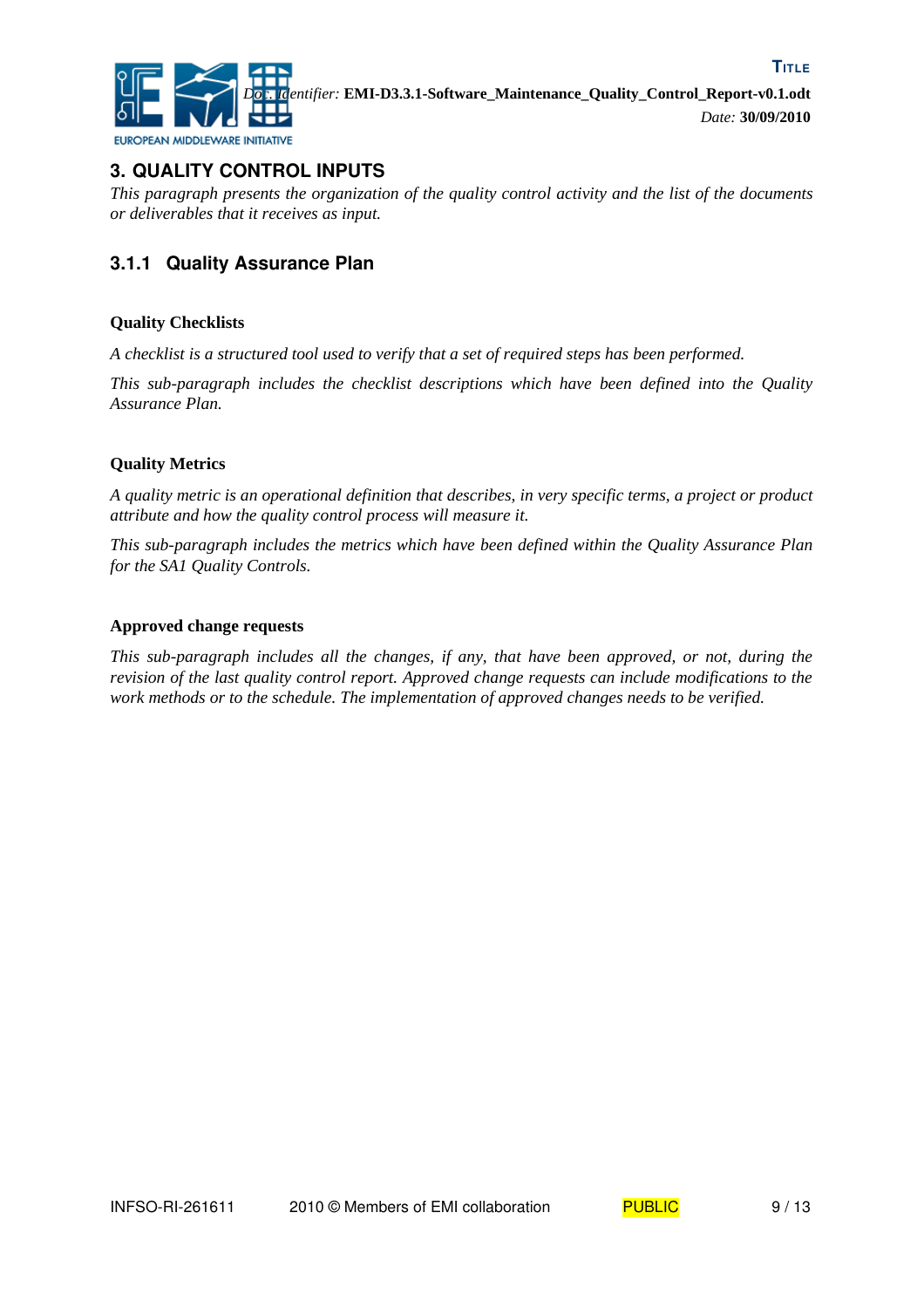

## **4. QUALITY CONTROLS**

#### **4.1. REVIEW OF THE SOFTWARE RELEASE PLAN**

## **4.1.1 Checklists**

*The list of the measurements/checks for the checklist defined for this quality control. (https://twiki.cern.ch/twiki/bin/view/EMI/SA1QCPM6)*

## **4.1.2 Quality Control Measurements**

*The list of the measurements for the metrics defined for this quality control.*

## **4.1.3 Change requests**

*Change requests to take corrective action or preventive action for improving quality performance.*

### **4.1.4 Validated changes**

*Any accepted change need to be validated. The first quality control will not report – obviously – any previous change.*

### **4.1.5 Validated Deliverables**

*A goal of quality control is to determine the correctness of deliverables. Thus the results of the execution quality control processes are validated deliverables. The list of the deliverable that this quality control validates will be reported here.*

### **4.1.6 Variations for the previous report**

*Any variations from the previous report, either positive or negative, will be reported here.*

#### **4.1.7 Tentative forecast**

Future outcomes on the base of historic information: difficult to realize

### **4.2. REVIEW THE SOFTWARE RELEASE SCHEDULE**

#### **4.2.1 Checklists**

*The list of the measurements/checks for the check list defined for this quality control. (https://twiki.cern.ch/twiki/bin/view/EMI/SA1QCPM6)*

### **4.2.2 Quality Control Measurements**

*The list of the measurements for the metrics defined for this quality control.*

### **4.2.3 Change requests**

*Change requests to take corrective action or preventive action for improving quality performance.*

INFSO-RI-261611 2010 © Members of EMI collaboration PUBLIC 10 / 13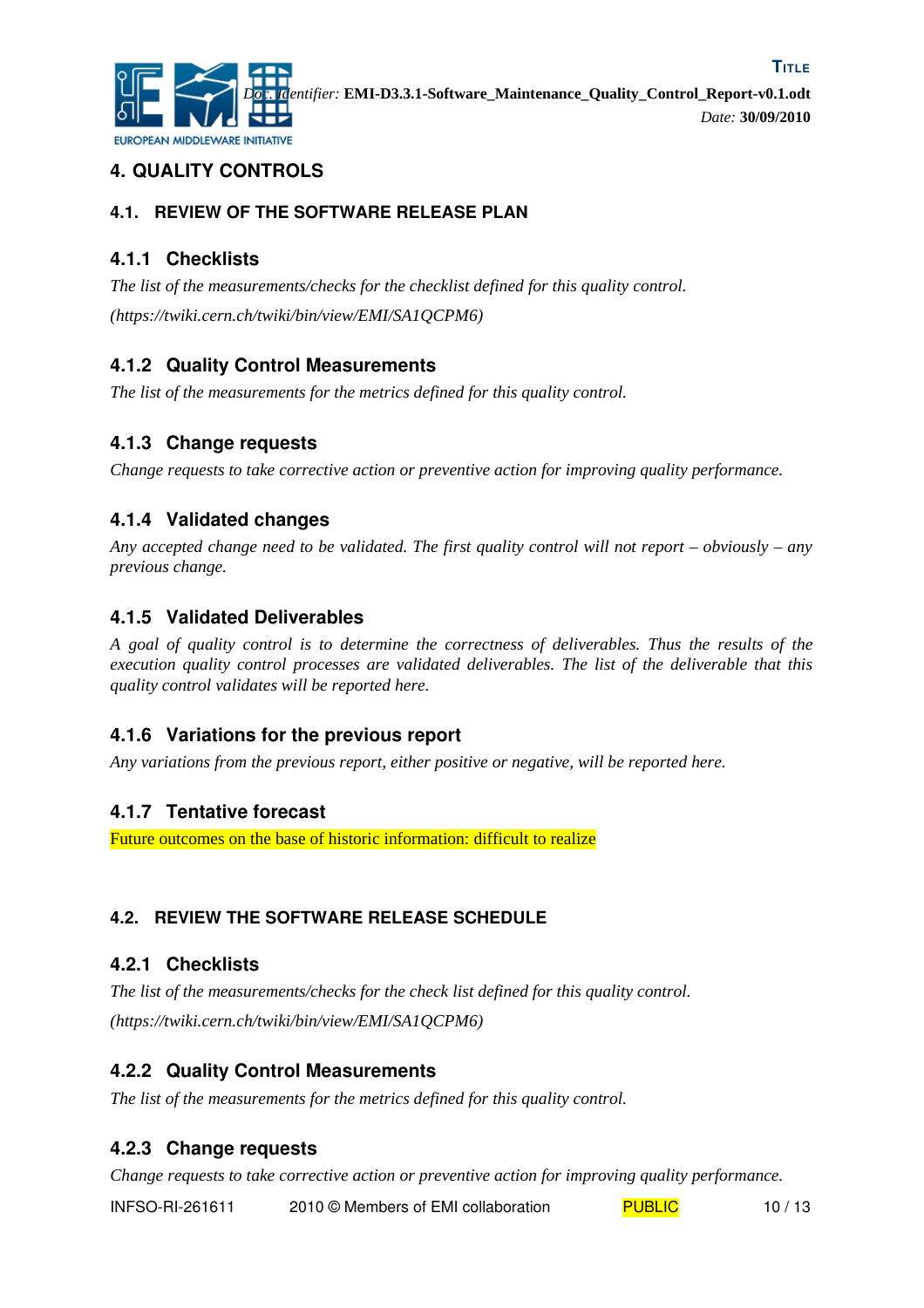

*Doc. Identifier:* **EMI-D3.3.1-Software\_Maintenance\_Quality\_Control\_Report-v0.1.odt** *Date:* **30/09/2010**

## **4.2.4 Validated changes**

*Any accepted change need to be validated. The first quality control will not report – obviously – any previous change.*

## **4.2.5 Validated Deliverables**

*A goal of quality control is to determine the correctness of deliverables. Thus the results of the execution quality control processes are validated deliverables. The list of the deliverable that this quality control validates will be reported here.*

#### **4.2.6 Variations for the previous report**

*Any variations from the previous report, either positive or negative, will be reported here.*

#### **4.2.7 Tentative forecast**

Future outcomes on the base of historic information: hard to realize

#### **4.3. REVIEW THE SOFTWARE MAINTENANCE AND SUPPORT PLAN**

- **4.3.1 Checklists**
- **4.3.2 Quality Control Measurements**
- **4.3.3 Change requests**
- **4.3.4 Validated changes**
- **4.3.5 Validated Deliverables**
- **4.3.6 Variations for the previous report**
- **4.3.7 Tentative forecast**

#### **4.4. SECURITY ASSESSMENTS**

**Contribution from Elisa Heymann (UAB) is mandatory here.**



**TITLE**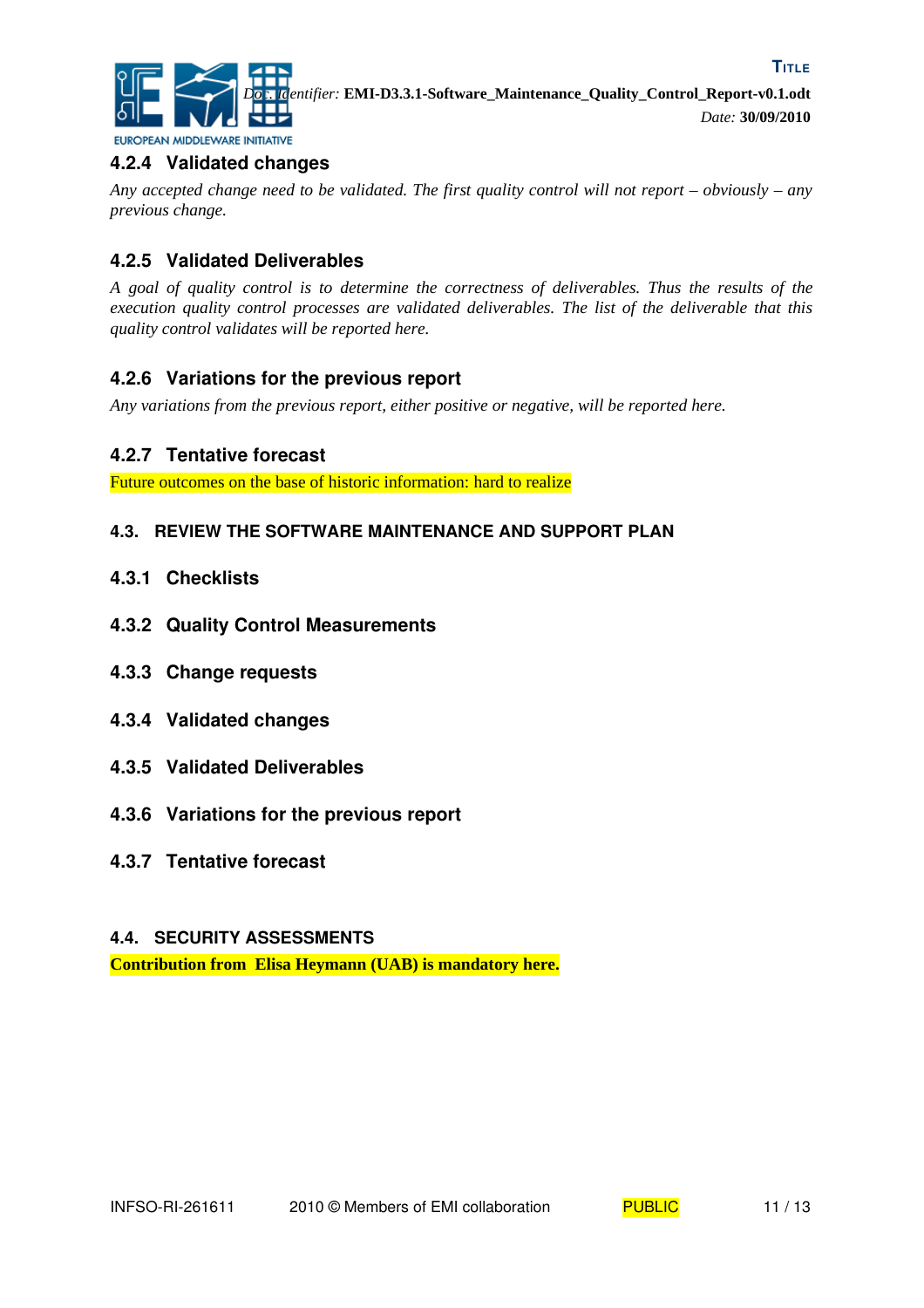

- **4.4.1 Checklists**
- **4.4.2 Quality Control Measurements**
- **4.4.3 Change requests**
- **4.4.4 Validated changes**
- **4.4.5 Validated Deliverables**
- **4.4.6 Variations for the previous report**
- **4.4.7 Tentative forecast**
- **4.5. REGRESSION TEST**
- **4.5.1 Definition** TBD
- **4.5.2 Test results** TBD